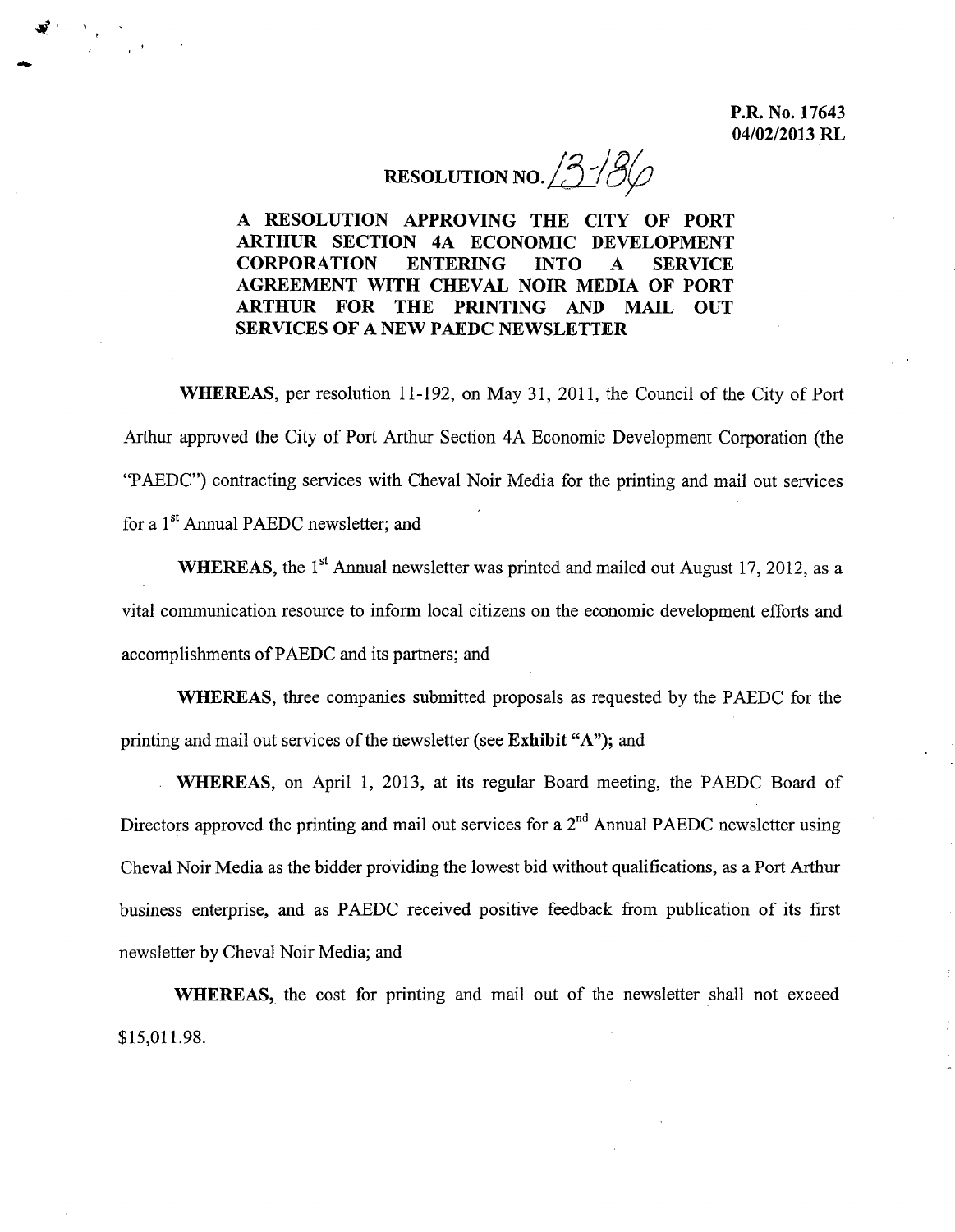**NOW THEREFORE, BE IT RESOLVED BY THE CITY COUNCIL OF THE CITY OF PORT ARTHUR, TEXAS:**

**Section 1.** That the facts and opinions in the preamble are true and correct.

**Section 2.** That PAEDC is hereby authorized to contract the services of Cheval Noir Media for a 2nd Annual PAEDC newsletter at a cost of \$15,011.98 for printing and mail out services.

**Section 3.** That a copy of the caption be spread upon the minutes of the City Council. **READ, ADOPTED AND APPROVED** on this/ $\mathcal{D}^{\dagger}$  day of  $\mathcal{L}(\mathcal{D})\mathcal{L}(\mathcal{D})$  A.D., 2013,

at a Meeting of the City Council of the City of Port Arthur, Texas, by the following vote:

AYES: *j).*  $Mavor$ Councilmember

 $NOES: 10012.$ <u>JUUL</u>

110 Prince

**Deloris "Bobbie" Prince, Mayor**

ATTEST: ~~

**Sherri Bellard, City Secretary**

 $\mathbf{r}$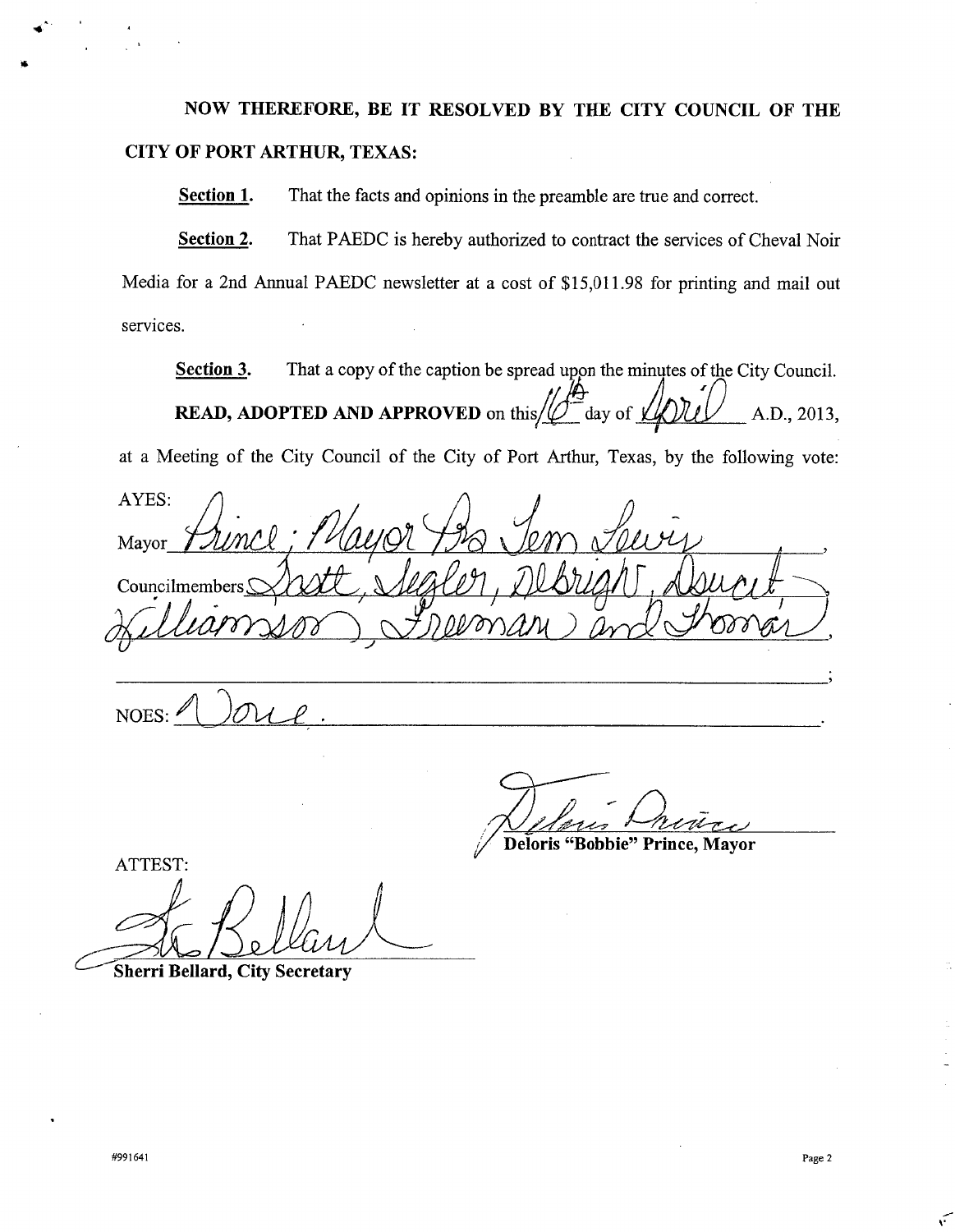APPROVED:

 $\frac{1}{2}$ 

Floyd Batiste, PAEDC CEO

APPROVED AS TO FORM:

Guy N. Goodson, PAEDC Attorney

APPROVED AS TO FORM: t

*j . t*<br>Valecia R. Tizeno, City Attorney

APPROVED AS TO AVAILABILITY OF FUNDS:

Deborah Echols, Director Finance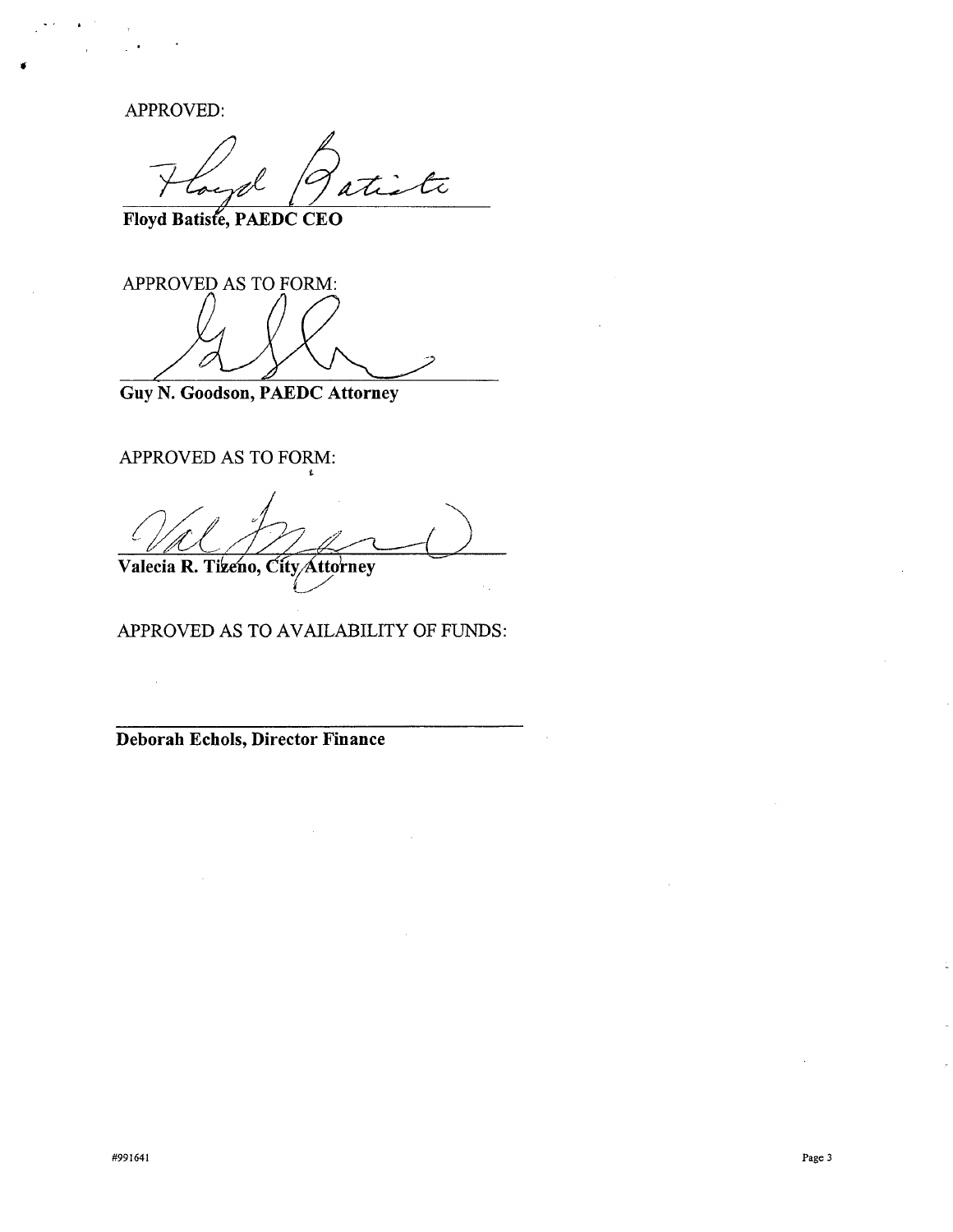## Exhibit "A"

. Since  $\mathcal{L}$  , and  $\mathcal{L}$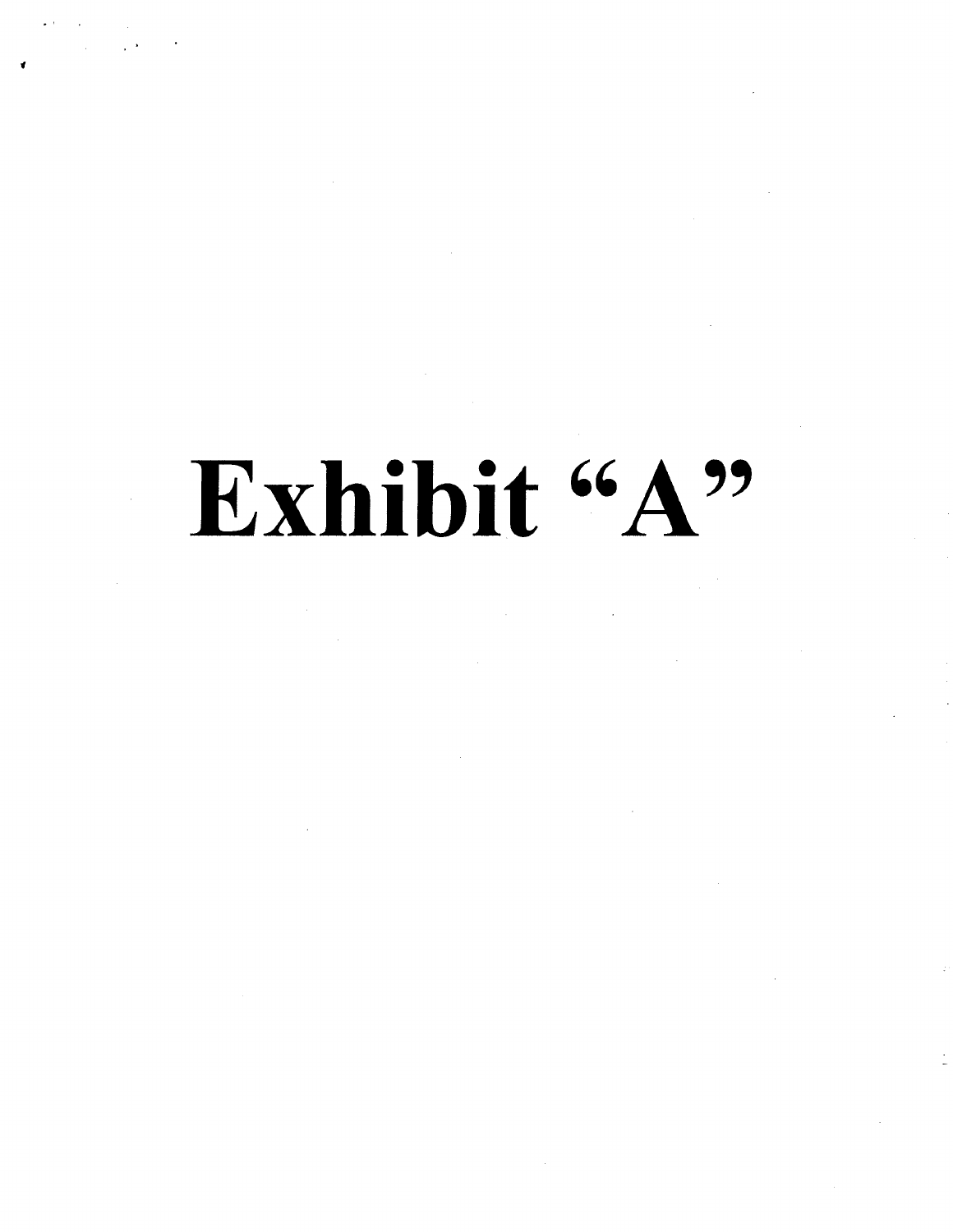IIC

4435 Forest Drive Port Arthur, TX 77642 409-225-0275

**Invoice**

Date Invoice # 3/14/2013 197

Bill To

,

Port Arthur Economic Development Corp. P.O. Box 3934 Port Arthur, TX 77643

|          | P.O. No.                                                                                                                                           | Terms       | Project           |
|----------|----------------------------------------------------------------------------------------------------------------------------------------------------|-------------|-------------------|
| Quantity | Description                                                                                                                                        | Rate        | Amount            |
| 24, 146  | 25.5x11" Tri-fold Newsletter (100# Text paper – Glossy)<br>Addressing, Tabbed Once, NOCA Checks<br>Postage Paid and Mail Processed Through to USPS | 0.63        | 15.211.98         |
|          | Address list from USA DATA in Port Arthur & Sabine Pass, TX                                                                                        | *NO CHARGE* | 0.00 <sub>1</sub> |
|          | <b>Customer Loyalty Discount</b>                                                                                                                   |             | $-200.00$         |

**Payments/Credits**

 $\mathcal{A}$ 

**Balance Due**

0.00

\$15,011.98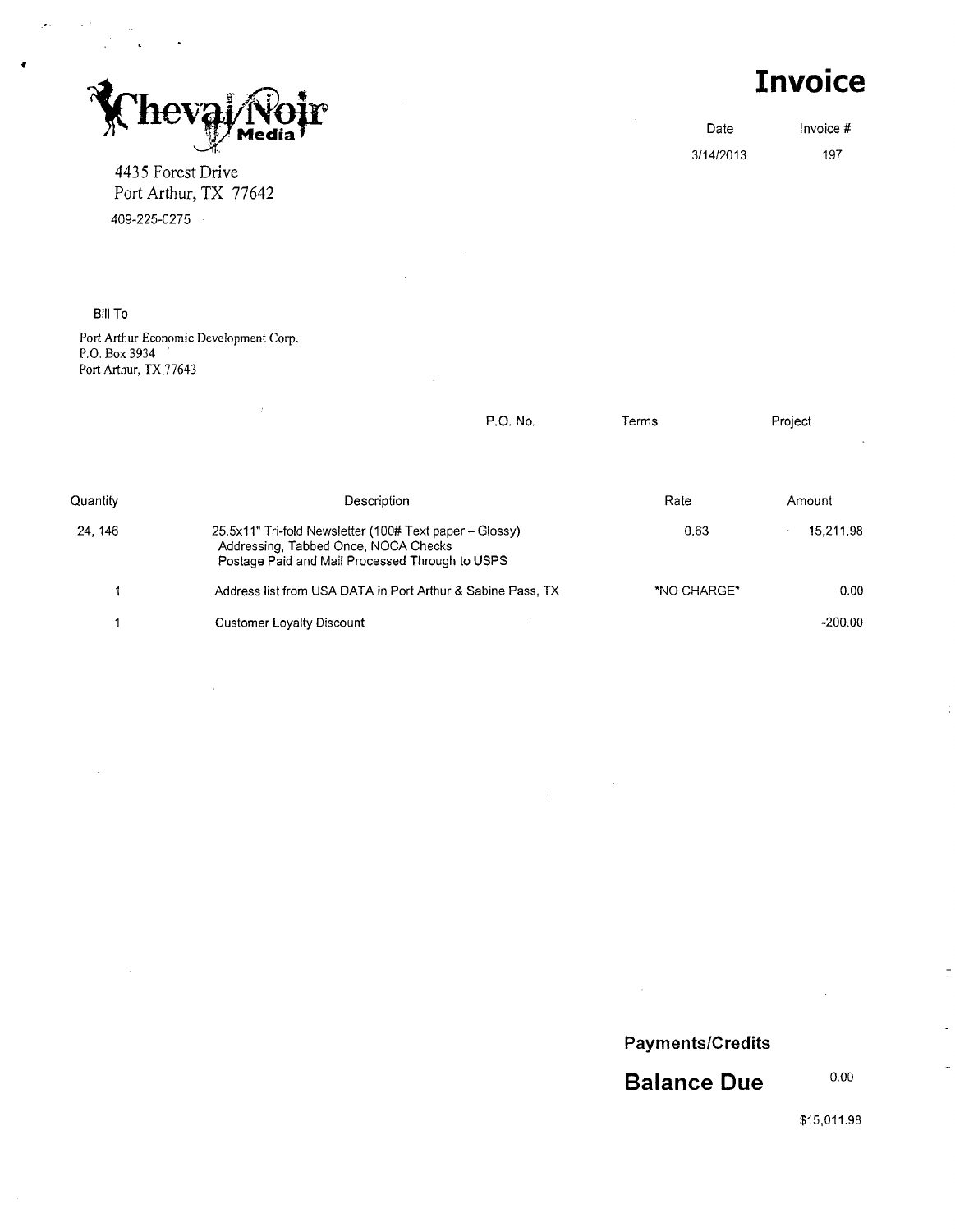## **Ranoda McClain-lee**

 $\ddot{\phantom{a}}$ 

 $\sim 10^7$ 

 $\sim 10^{-11}$ 

 $\sim -1$ 

| From:<br>Sent:<br>To:<br>Subject:                       | jvincent@dominion-forms.com<br>Thursday, March 28, 2013 4:41 PM<br>Ranoda McClain-lee<br>Fw: DOMINIION MAIL OUT QUOTE |  |  |  |
|---------------------------------------------------------|-----------------------------------------------------------------------------------------------------------------------|--|--|--|
| Importance:                                             | High                                                                                                                  |  |  |  |
| Ranoda,                                                 |                                                                                                                       |  |  |  |
| $25.5 \times 11$                                        |                                                                                                                       |  |  |  |
| 4/4 Gloss full color 2 sides                            |                                                                                                                       |  |  |  |
| 100 ilb book stock                                      |                                                                                                                       |  |  |  |
| tri-fold                                                |                                                                                                                       |  |  |  |
| qty 24,146                                              |                                                                                                                       |  |  |  |
| printing - 4,600                                        |                                                                                                                       |  |  |  |
| labeling and pre-sorting - 3,200                        |                                                                                                                       |  |  |  |
| Sub Total - 7,800.00                                    |                                                                                                                       |  |  |  |
| postage will be pre-paid by customer at time of mailing |                                                                                                                       |  |  |  |
| .24 cents $x 24,146 = 5,795.04$                         |                                                                                                                       |  |  |  |

Art setup  $-200.00$  estimate

## **estimated grand total = 13,795.04**

allow for 2.5 week **turn** around.

Thank you,

Jeremy Vincen Dominion Forms, Inc. 409-886-0051

No virus found in this message. Checked by AVG - <u>www.avg.cor</u> Version: 2013.0.3267/ Virus Database: 3161/6204 - Release Date: 03/25/13